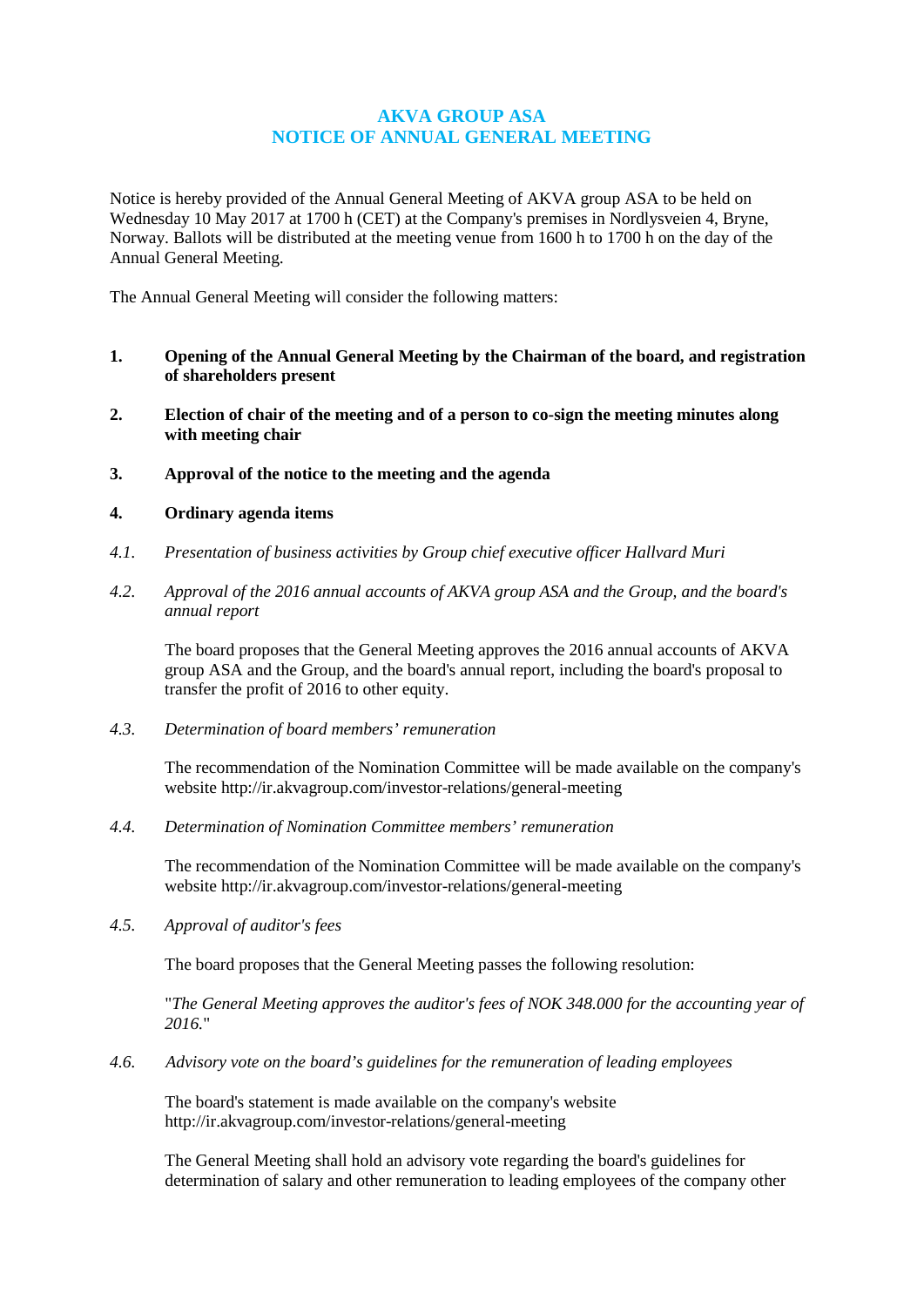than schemes where compensation to leading employees is linked to shares or the developments in the price of the company's shares or of the shares in any other group company.

The board proposes that the General Meeting passes the following resolution:

"*The General Meeting endorses item 2 of the board's statement on the determination of salary and other remuneration to leading employees of the company.*"

*4.7. Approval of the board's guidelines for share-linked incentive arrangements for leading employees*

The board's statement is made available on the company's website <http://ir.akvagroup.com/investor-relations/general-meeting>

The General Meeting shall hold a binding vote regarding the board's guidelines for determination of salary and other remuneration to leading employees linked to shares or the developments in the price of the company's shares or of the shares in any other group company.

The board proposes that the General Meeting passes the following resolution:

"*The General Meeting approves item 3 of the board's statement on the determination of salary and other remuneration to leading employees of the company.*"

*4.8. Consideration of the board's statement on corporate governance in accordance with the Norwegian Accounting Act section 3-3 b*

The company is obliged to give an account on corporate governance, in accordance with the Norwegian Accounting Act. The board's statement is included in the board's annual report for 2016. The board's statement shall be considered at the Annual General Meeting, in accordance with the Norwegian Public Limited Liability Companies Act section 5-6. The board proposes that the General Meeting passes the following resolution:

"*The General Meeting endorses the board's statement on corporate governance, included in the annual report.*"

### *4.9. Election of Nomination Committee members*

The recommendation of the Nomination Committee will be made available on the company's website<http://ir.akvagroup.com/investor-relations/general-meeting>

## **5 Authorization to increase the share capital**

At the General Meeting of 10 May 2016, the board was authorised to increase the company's share capital by up to NOK 2,583,430. The authorisation is in force until the Annual General Meeting in 2017, however, not later than until 30 June 2017.

To ensure the completion of the Company's strategic goals in the best possible way, the board proposes that the General Meeting grants the board a new authorisation to carry out one or several capital increases.

The purpose of the authorization is to give the board the opportunity to raise additional capital quickly and efficiently in connection with funding of further development and growth of the business. Accordingly, it would be appropriate to give the board the opportunity to make a continuous assessment of and respond to the need for additional capital.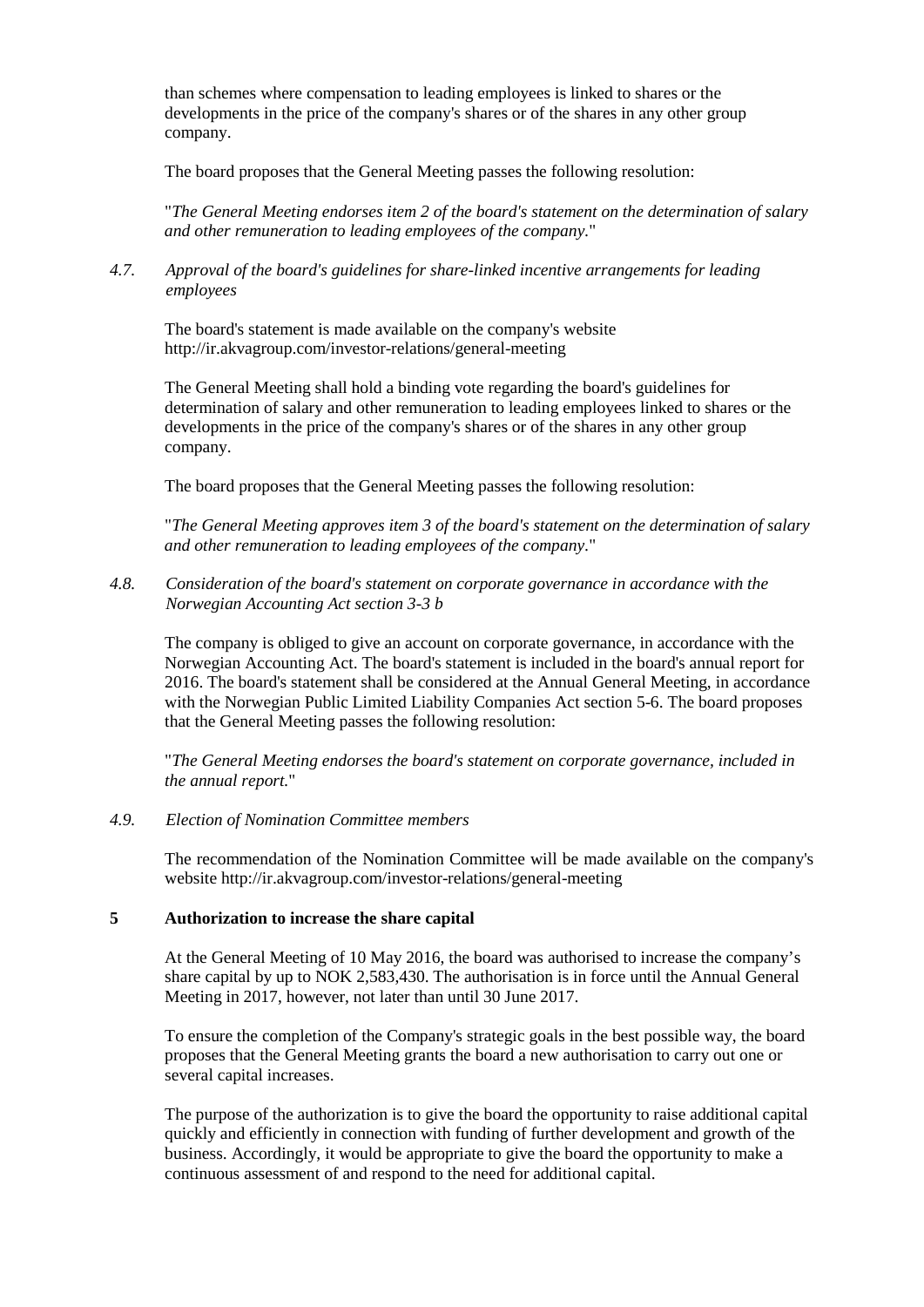The board's proposal does not permit the pre-emptive right of shareholders to subscribe for shares pursuant to section 10-4 of the Public Limited Liability Companies Act to be waived.

The board proposes that the General Meeting passes the following resolution:

*"The board is authorized to increase the company's share capital by up to NOK 2,583,430, through subscription of new shares. The authorization does not authorize the board to waive the pre-emptive right of shareholders pursuant to section 10-4 of the Public Limited Liability Companies Act (the "Act"), nor carry out a capital increase through payments in nonmonetary assets, nor incur special obligations on behalf of the company as set out in section 10-2 of the Act, nor decisions on mergers pursuant to section 13-5 of the Act, and may not be used in connection with the company's option program.*

*The authorization shall be in force until the earlier of the time of the Annual General Meeting in 2018 and 30 June 2018. This authorization replaces all previous authorizations to the board to increase the company's share capital."*

## **6. Authorisation to purchase own shares**

At the General Meeting of 10 May 2016, the board was authorised to purchase the company's own shares up to a total nominal value of NOK 645,857, which equals to approximately 2.5 % of the Company's share capital. The authorisation is in force until the Annual General Meeting in 2017, however, not later than until 30 June 2017. A new authorisation to purchase own shares will provide the board with desired flexibility and opportunity, inter alia in connection with acquisitions where the consideration shall consist of shares in the company. The board accordingly proposes that the General Meeting passes the following resolution:

*"The board is, pursuant to Section 9-2 to 9-4 of the Public Limited Liability Companies Act, authorized to purchase and hold shares in the Company. The shares to be acquired under this authorization shall not be acquired at a higher value than at market terms on a regulated market where the shares are traded, and the minimum and maximum price that may be paid for each share is NOK 1 and NOK 150, respectively.*

*This authorization may be used one or several times. The maximum face value of the shares which the Company may acquire pursuant to this authorization is in total NOK 645,857 which equals to approximately 2.5 % of the Company's share capital.*

*Acquisition of shares pursuant to this authorization may only take place if the Company's distributable reserves according to the most recent balance sheet exceed the remuneration for the shares to be acquired. The board is free to determine how the company's own shares will be acquired and sold, provided an acquisition under this authorization must be in accordance with prudent and good business practice, with due consideration to losses which may have occurred after the balance-sheet date or to such expected losses.*

*The authorisation shall be in force until the Annual General Meeting in 2018, however, not later than until 30 June 2018. This authorization replaces the authorization to the board to purchase own shares, given by the General Meeting on 10 May 2016."*

# **7. Authorisation to the board to approve the distribution of dividends**

The company's financial result in 2016 enables dividend distributions as set out in the company's dividend policy. In order to facilitate semi-annual distributions of dividends in line with the company's dividend policy, to the extent deemed appropriate based on the company's financial situation, the board proposes that the general meeting passes the following resolution: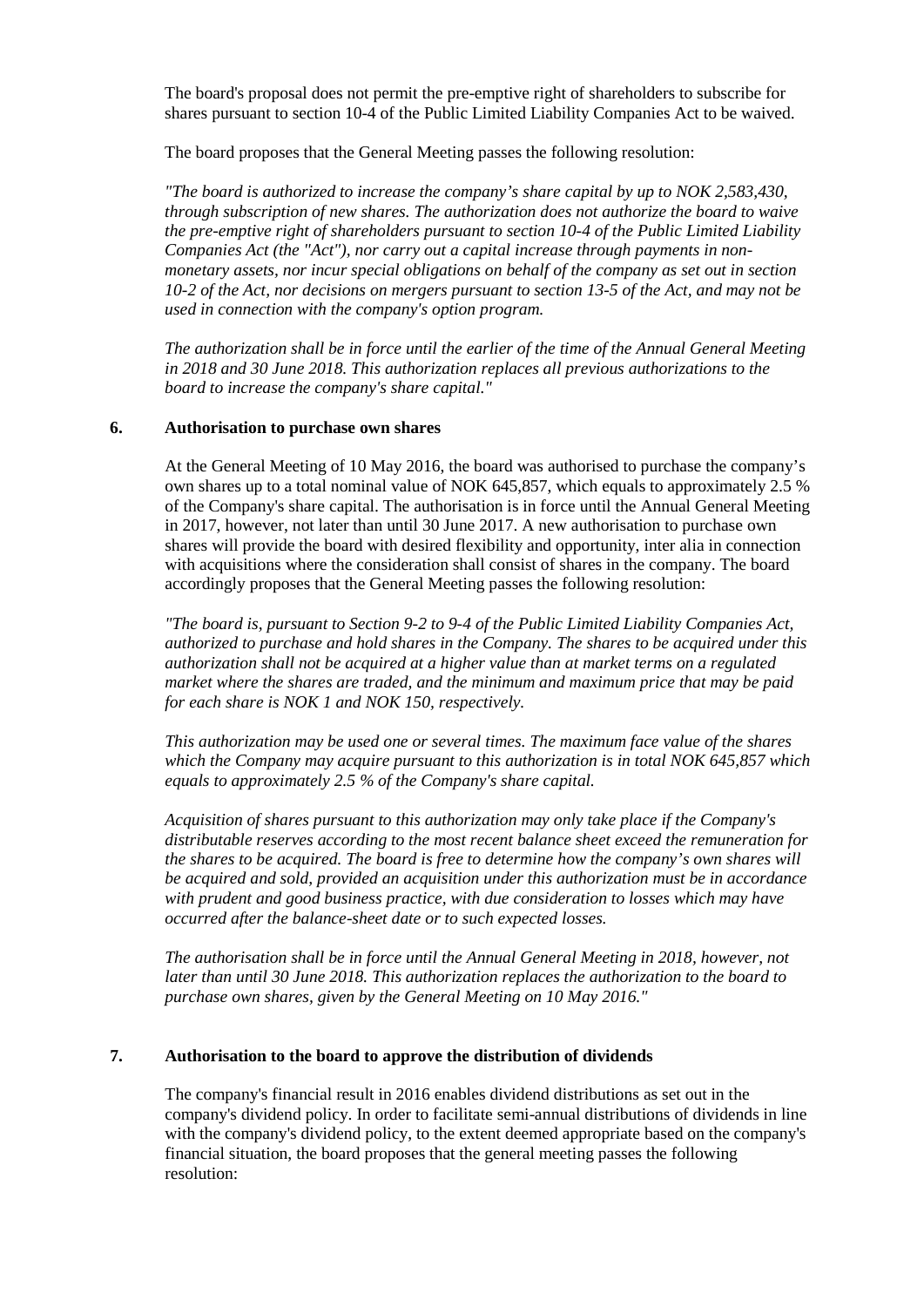*"The board of directors is authorised pursuant to the Public Limited Liability Companies Act § 8-2(2) to approve the distribution of dividends based on the Company annual accounts for 2016. The authorisation also includes distribution in the form of repayment of paid-in-capital.* 

*The authorisation may be used to approve the distribution of dividends up to an aggregated amount of NOK 75,000,000.*

*The authorisation is valid for dividends from and including the second quarter of 2017 and until the Annual General Meeting in 2018, however, not later than until 30 June 2018.*

*The board determines from which date the shares will be traded ex-dividend.* 

*This authorization replaces the authorization to the board to approve the distribution of dividends, given by the General Meeting on 10 May 2016."*

\*\*\*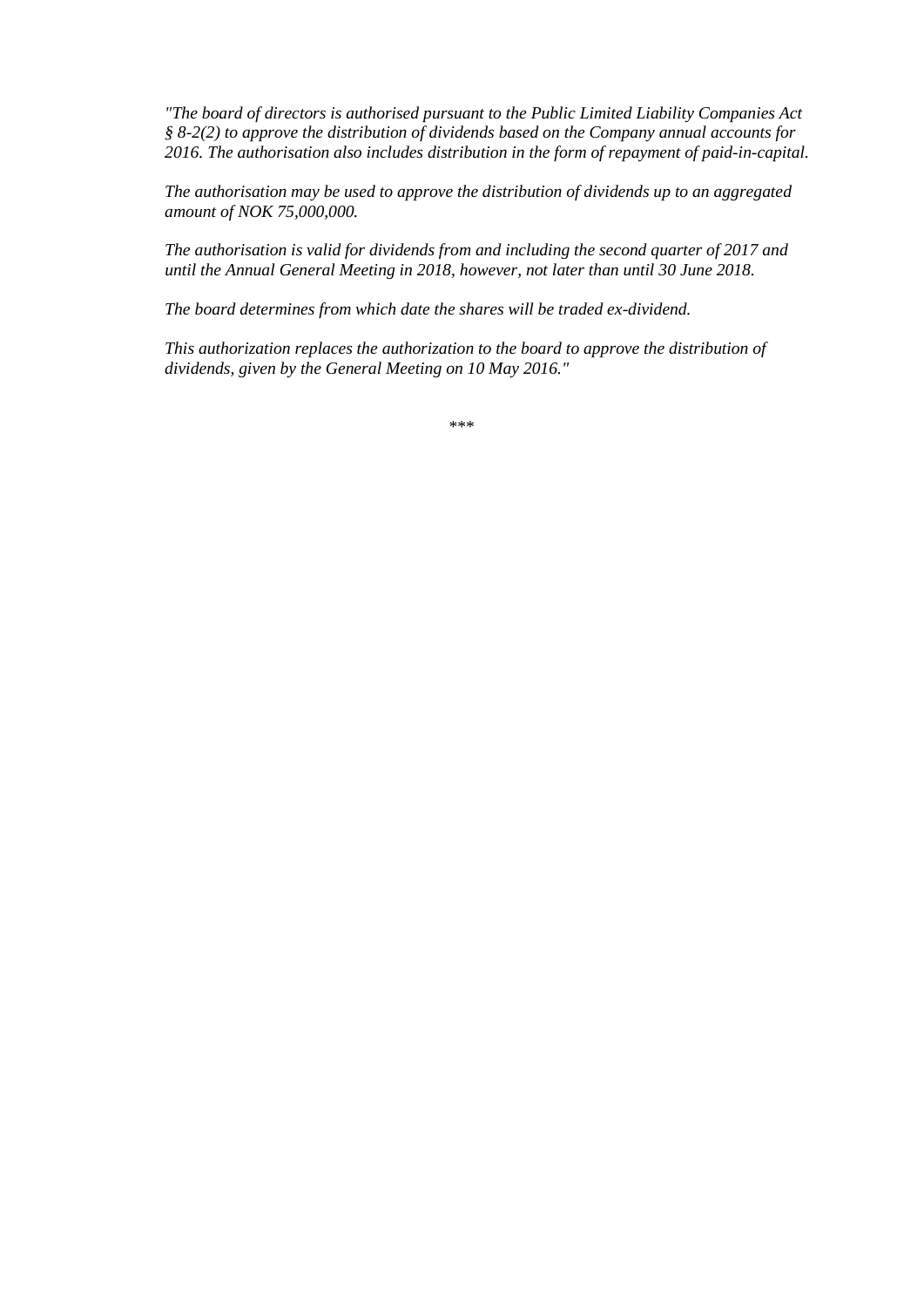#### **The shares of the company and the right to vote for shares**

The company's share capital is NOK 25,834,303 divided into 25,834,303 shares. Each share is entitled to one vote.

Each shareholder has the right to vote for the number of shares owned by the shareholder and registered on an account in the Norwegian Central Securities Depository (VPS) belonging to the shareholder at the time of the Annual General Meeting. If a shareholder has acquired shares and the share acquisition has not been registered with the Norwegian Central Securities Depository (VPS) at the time of the Annual General Meeting, voting rights for the acquired shares may only be exercised if the acquisition is reported to VPS and proven at the Annual General Meeting. In case of ownership transfer, the parties may agree that the seller can exercise the shareholder rights until the rights have been assumed by the acquirer.

Voting rights for shares registered in VPS accounts belonging to custodians, cf. the Public Limited Liability Companies Act § 4-10, may, from the company's point of view, not be exercised either by the beneficial owner or the custodian. However, the beneficial owner of the shares may exercise voting rights if he proves that he has taken the necessary actions to terminate the custodianship of the shares and that the shares will be transferred to an ordinary VPS account in the name of the owner. If the owner can prove that he has initiated such measures and that he has a real shareholder interest in the company, he may, in the opinion of the company, vote for the shares even if they are not yet registered in an ordinary VPS account.

#### **The shareholders' rights**

A shareholder has the right to put matters on the agenda if the matter is reported in writing to the Board of Directors within 12 April 2017 along with a proposal to a draft resolution or an explanation as to why the matter has been put on the agenda, cf. § 5-11 of the Public Limited Liability Companies Act.

A shareholder has the right to make proposals for a resolution regarding the items which will be considered by the General Meeting.

A shareholder has the right to require the members of the Board of Directors and the General Manager to provide necessary information to the General Meeting that may influence the approval of the annual accounts and the annual report, items which have been presented to the shareholders for decision, the company's financial position, including information on other companies in which the company participates, and other items to be considered at the Annual General Meeting, unless the information requested may not be disclosed without causing disproportionate damage to the company.

If additional information is necessary, and an answer cannot be given at the Annual General Meeting, a written answer shall be prepared within two weeks from the date of the Annual General Meeting. Such answer shall be available to the shareholders at the company's premises and be sent to shareholders requesting the information. If the answer is considered material for evaluation of the circumstances mentioned in the previous paragraph, the answer should be sent to all shareholders with known address.

#### **Registration of attendance to the Annual General Meeting**

Shareholders who wish to participate at the Annual General Meeting, either in person or by proxy, must complete and submit the attached attendance form or the attached form of proxy, to AKVA group ASA, v/ Svein Grude, Post box 271, Nordlysveien 4, 4349 Bryne and by email investorrelations@akvagroup.com. In case the shareholder is a legal entity, a certificate of registration must accompany the attendance form. Otherwise, the shareholder must bring a certificate of registration to the General Meeting. We kindly request that the attendance form is received by AKVA group ASA no later than Tuesday 9 May 2017, at 12:00 h local time, Bryne.

#### **Proxy**

A shareholder, who is not present at the General Meeting in person, may grant proxy to a nominated proxy holder. Any proxy form not naming any particular proxy holder will be deemed given to the chairman of the board or a person designated by him. Enclosed with the Notice of Annual General Meeting is a form for granting proxy. We kindly ask you to send the proxy by post to AKVA group ASA, v/ Svein Grude, Post box 271, Nordlysveien 4, 4349 Bryne and by email investorrelations@akvagroup.com. In case the shareholder is a legal entity, a certificate of registration must be enclosed to the form of proxy. Online registration of proxy with voting instructions is not possible.

Shareholders may also grant proxy with voting instructions. A separate proxy form for such detailed voting instructions is enclosed with the Notice of Annual General Meeting. Proxy with voting instructions should be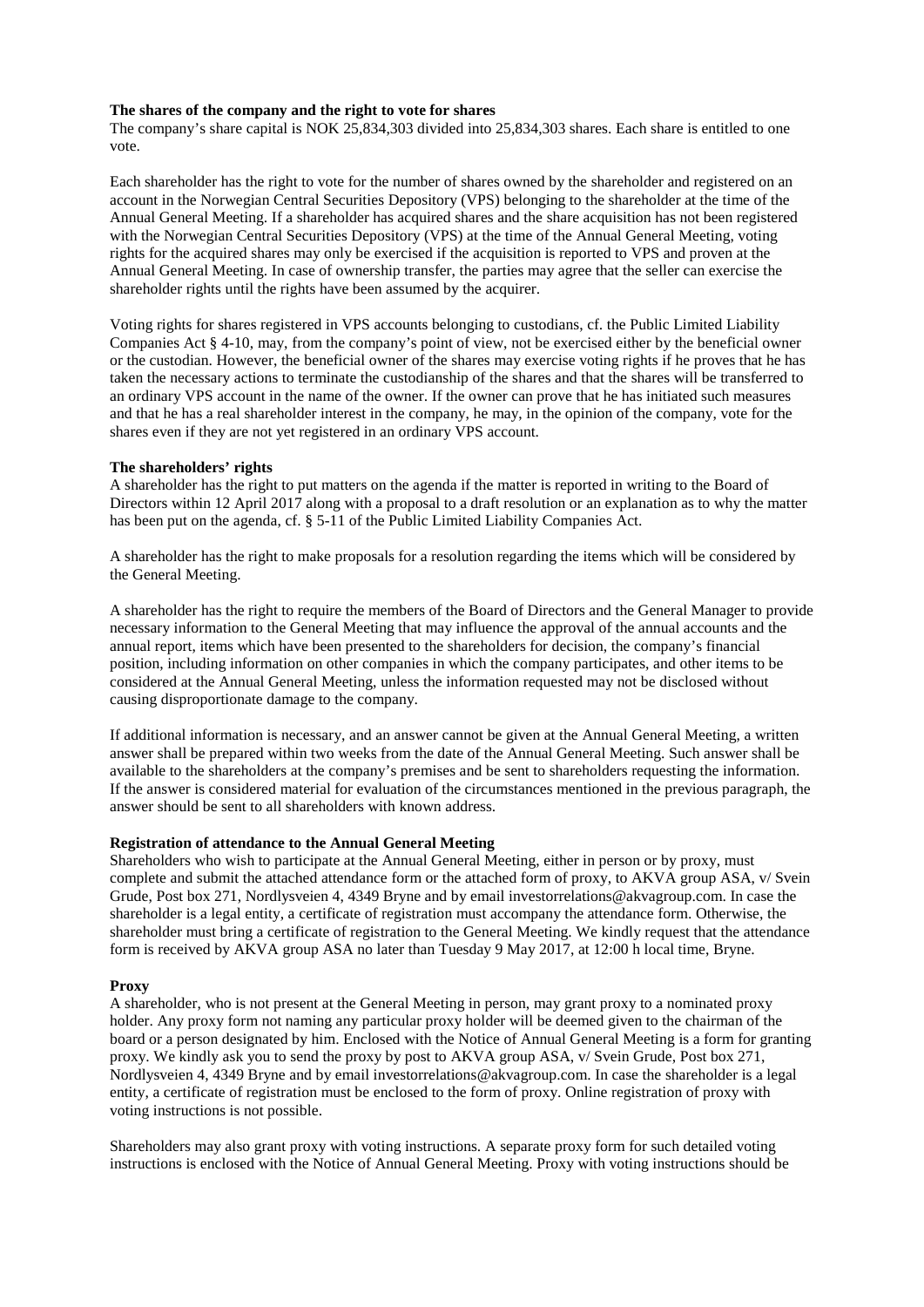sent by post AKVA group ASA, v/ Svein Grude, Post box 271, Nordlysveien 4, 4349 Bryne and by email investorrelations@akvagroup.com.

We kindly request that all proxies, with and without instructions, are received by AKVA group ASA no later than Tuesday 9 May 2017, at 12:00 h local time, Bryne. Proxies not received by the company within the deadline, must be presented at the General Meeting in original (accompanied by a certificate of registration if the shareholder is a legal entity).

#### **Documents and proposals for resolutions**

In accordance with article 8 of the company's Articles of Association, documents regarding matters which are dealt with at the General Meeting are displayed on the company's website [http://ir.akvagroup.com/investor](http://ir.akvagroup.com/investor-relations/general-meeting)[relations/general-meeting,](http://ir.akvagroup.com/investor-relations/general-meeting) and are consequently not distributed together with the notice. Nevertheless, each shareholder has the right to have the documents sent to him or her free of charge, upon request to the company. Shareholders may request the documents from the company by e-mail investorrelations@akvagroup.com or by post to AKVA group ASA, v/ Svein Grude, Post box 271, Nordlysveien 4, 4349 Bryne. The company's website also displays the proposals for resolutions on the items on the agenda.

In accordance with section 5-12 (1) of the Norwegian Public Limited Liability Companies Act, the Chairman of the board, Hans Kristian Mong will open the General Meeting.

\*\*\*

The Notice of the General Meeting and additional information related to the General Meeting is also available at the Company's website www.akvagroup.com

\*\*\*

4 April 2017 AKVA group ASA The Board of Directors

Enclosure: Notice of Attendance/Proxy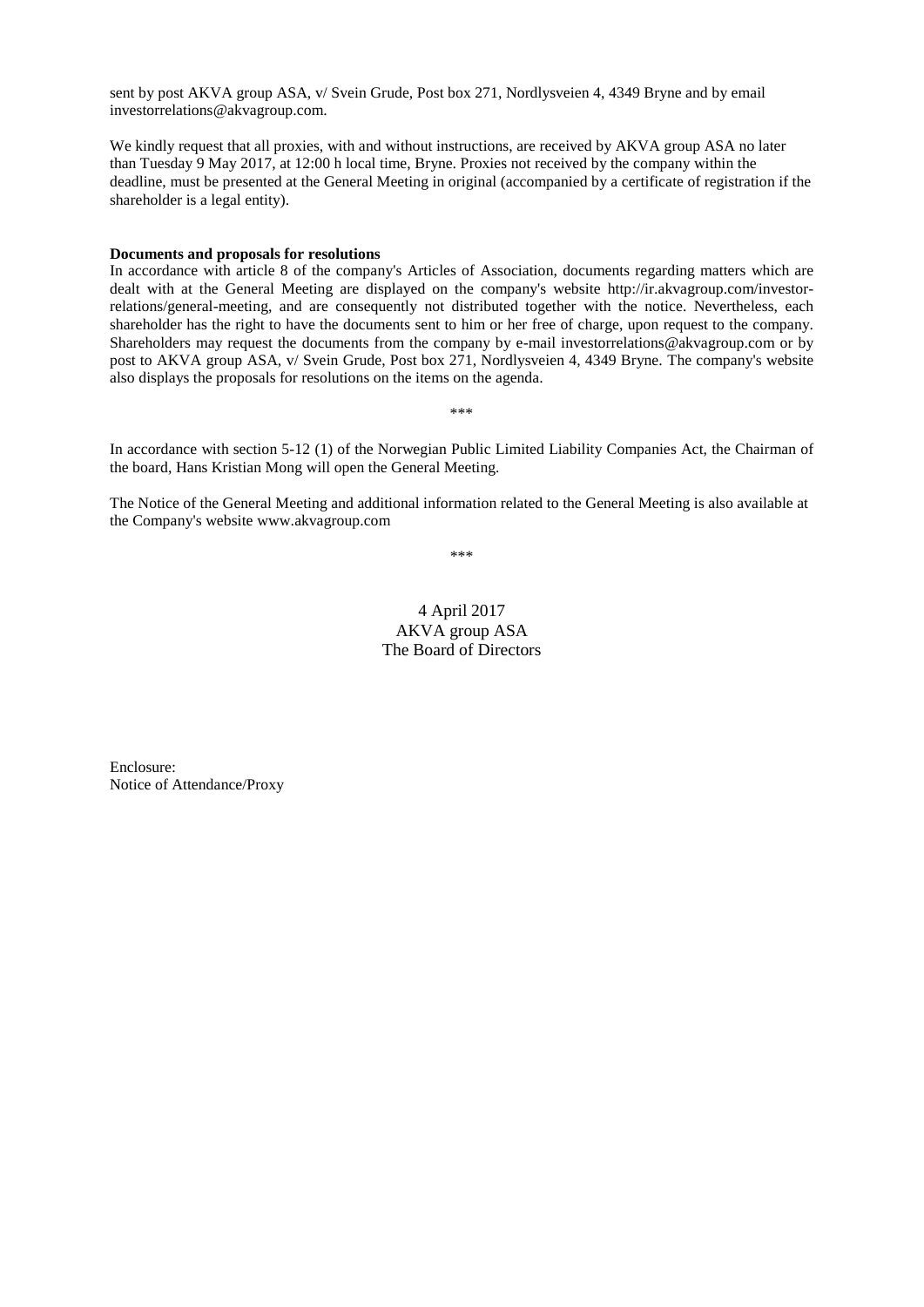#### **ATTENDANCE FORM, ANNUAL GENERAL MEETING**

*Shareholders who wish to attend the Annual General Meeting of AKVA group ASA to be held on 10 May 2017 at Bryne, must send this form by post to AKVA group ASA, v/ Svein Grude, Post box 271, Nordlysveien 4, 4349 Bryne and by email investorrelations@akvagroup.com. The attendance form should be received by AKVA group ASA no later than 9 May 2017 at 12:00 h local time, Bryne. In case the shareholder is a legal entity, a certificate of registration must accompany the attendance form.* 

|            |                                                      | In case the shareholder is a legal entity, it will be represented by: |                                                                                                                           |  |  |
|------------|------------------------------------------------------|-----------------------------------------------------------------------|---------------------------------------------------------------------------------------------------------------------------|--|--|
|            |                                                      |                                                                       | Person who represents the entity                                                                                          |  |  |
|            |                                                      |                                                                       | (to grant proxy, please use the form of proxy below)                                                                      |  |  |
|            |                                                      |                                                                       | (shareholders name in capital letters) will attend at AKVA group ASA's Annual                                             |  |  |
|            | General Meeting, 10 May 2017 at 17:00, and vote for: |                                                                       |                                                                                                                           |  |  |
|            |                                                      | own shares                                                            |                                                                                                                           |  |  |
|            | .                                                    | other shares in accordance with enclosed proxy                        |                                                                                                                           |  |  |
| A total of |                                                      | shares.                                                               |                                                                                                                           |  |  |
|            |                                                      |                                                                       |                                                                                                                           |  |  |
| Place/date |                                                      |                                                                       | Shareholder's signature<br>(Sign only by own attendance. To grant proxy, please)<br><i>use the form of proxy below.</i> ) |  |  |

#### **PROXY (WITHOUT VOTING INSTRUCTIONS)**

*This form of proxy is for proxy without voting instructions. A shareholder who wishes to grant proxy with voting instructions, shall use the form on the next page. If you are not able to attend the Annual General Meeting, a nominated proxy holder can be granted your voting authority. Any proxy not naming proxy holder will be deemed given to the chairman of the board or a person designated by him. In case the shareholder is a legal entity, a certificate of registration must accompany the form of proxy.*

*We kindly ask you to send the proxy form by post to AKVA group ASA, v/ Svein Grude, Post box 271, Nordlysveien 4, 4349 Bryne and by email investorrelations@akvagroup.com. The proxy should be received by AKVA group ASA no later than 9 May 2017 at 12:00 h.*

\_\_\_\_\_\_\_\_\_\_\_\_\_\_\_\_\_\_\_\_\_\_\_\_\_\_\_\_\_\_\_\_\_\_\_\_ (shareholder's name in capital letters) hereby grants (tick off the right box, and fill out name of proxy, if applicable)

 $\Box$  The chairman (or a person designated by him).

□ \_\_\_\_\_\_\_\_\_\_\_\_\_\_\_\_\_\_\_\_\_\_\_\_\_\_\_\_\_\_

Name of self-nominated proxy holder (*Please use capital letters*)

proxy to attend and vote at AKVA group ASA's Annual General Meeting on 10 May 2017 at 17:00 for my/our shares

\_\_\_\_\_\_\_\_\_\_\_\_\_\_\_\_\_\_\_\_\_\_\_\_ \_\_\_\_\_\_\_\_\_\_\_\_\_\_\_\_\_\_\_\_\_\_\_\_\_\_\_

Place/date Shareholder's signature